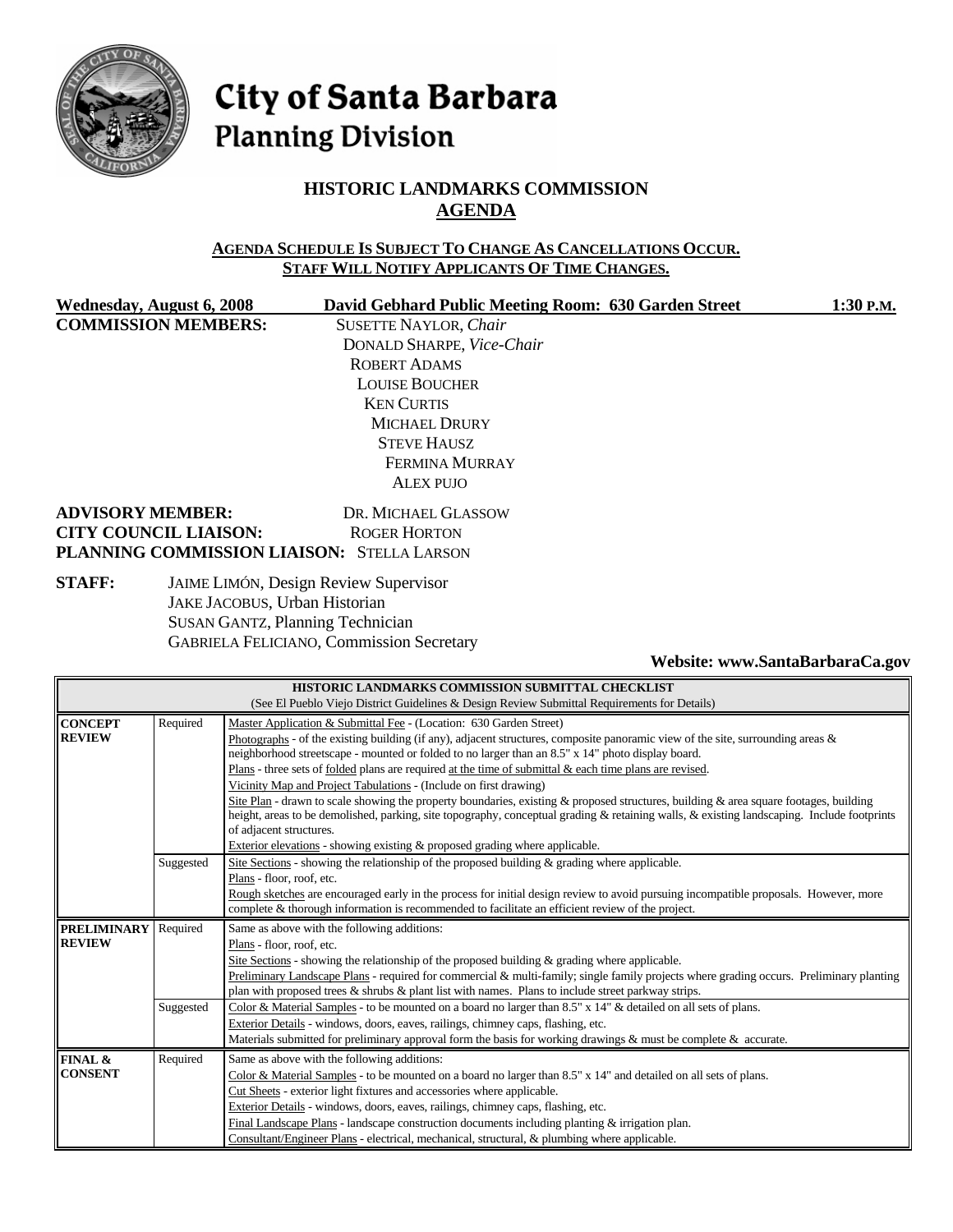## **PLEASE BE ADVISED**

 The approximate time the project will be reviewed is listed to the left of each item. It is suggested that applicants arrive 15 minutes early. The agenda schedule is subject to change as cancellations occur. Staff will notify applicants of time changes.

 The applicant's presence is required. If an applicant is not present, the item will be postponed indefinitely. If an applicant cancels or postpones an item without providing advance notice, the item will be postponed indefinitely and will not be placed on the following Historic Landmarks Commission (HLC) agenda. In order to reschedule the item for review, a rescheduling fee will be paid and the applicant must fill out and file a Supplemental Application Form at 630 Garden Street (Community Development Department) in addition to submitting appropriate plans.

 All approvals made by the HLC are based on compliance with Municipal Code Chapter 22.22 and with adopted HLC guidelines. Some agenda items have received a mailed notice and are subject to a public hearing.

 The Commission may grant an approval for any project scheduled on the agenda if sufficient information has been provided and no other discretionary review is required. Substitution of plans is not allowed, if revised plans differing from the submittal sets are brought to the meeting, motions for preliminary or final approval will be contingent upon staff review for code compliance.

 The Commission may refer items to the Consent Calendar for Preliminary and Final Historic Landmarks Commission approval.

Concept review comments are valid for one year. A Preliminary approval is valid for one year from the date of the approval unless a time extension has been granted. A Final approval is valid for two years from the date of final action unless a time extension has been granted or a Building Permit has been issued.

Decisions of the HLC may be appealed to the City Council. For further information on appeals, contact the Planning Division Staff or the City Clerk's office. Appeals must be in writing and must be filed with the City Clerk at City Hall, 735 Anacapa St. within ten (10) calendar days of the meeting at which the Commission took action or rendered its decision.

 **AMERICANS WITH DISABILITIES ACT:** In compliance with the Americans with Disabilities Act, if you need special assistance to gain access to, comment at, or participate in this meeting, please contact the Planning Division at 805-564-5470. If possible, notification at least 48 hours prior to the meeting will enable the City to make reasonable arrangements in most cases.

AGENDAS, MINUTES and REPORTS: Copies of all documents relating to agenda items are available for review at 630 Garden St. and agendas and minutes are posted online at www.SantaBarbaraCa.gov/hlc. Materials related to an item on this agenda submitted to the HLC after distribution of the agenda packet are available for public inspection in the Community Development Department located at 630 Garden St., during normal business hours. If you have any questions or wish to review the plans, please contact Susan Gantz, at (805) 564-5470 between the hours of 8:30 a.m. to 4:00 p.m., Monday through Thursday, and every other Friday. Or by email at sgantz@SantaBarbaraCA.gov. Please check our website under City Calendar to verify closure dates.

## **LICENSING ADVISORY:**

The Business and Professions Code of the State of California and the Municipal Code of the city of Santa Barbara restrict preparation of plans for certain project types to licensed professionals. Applicants are encouraged to consult with Building and Safety Staff or Planning Staff to verify requirements for their specific projects.

Unlicensed persons are limited to the preparation of plans for:

- $\triangleright$  Single or multiple family dwellings not to exceed four (4) units per lot, of wood frame construction, and not more than two stories and basement in height;
- ¾ Non-structural changes to storefronts; and,
- $\blacktriangleright$  Landscaping for single-family dwellings, or projects consisting solely of landscaping of not more than 5,000 square feet.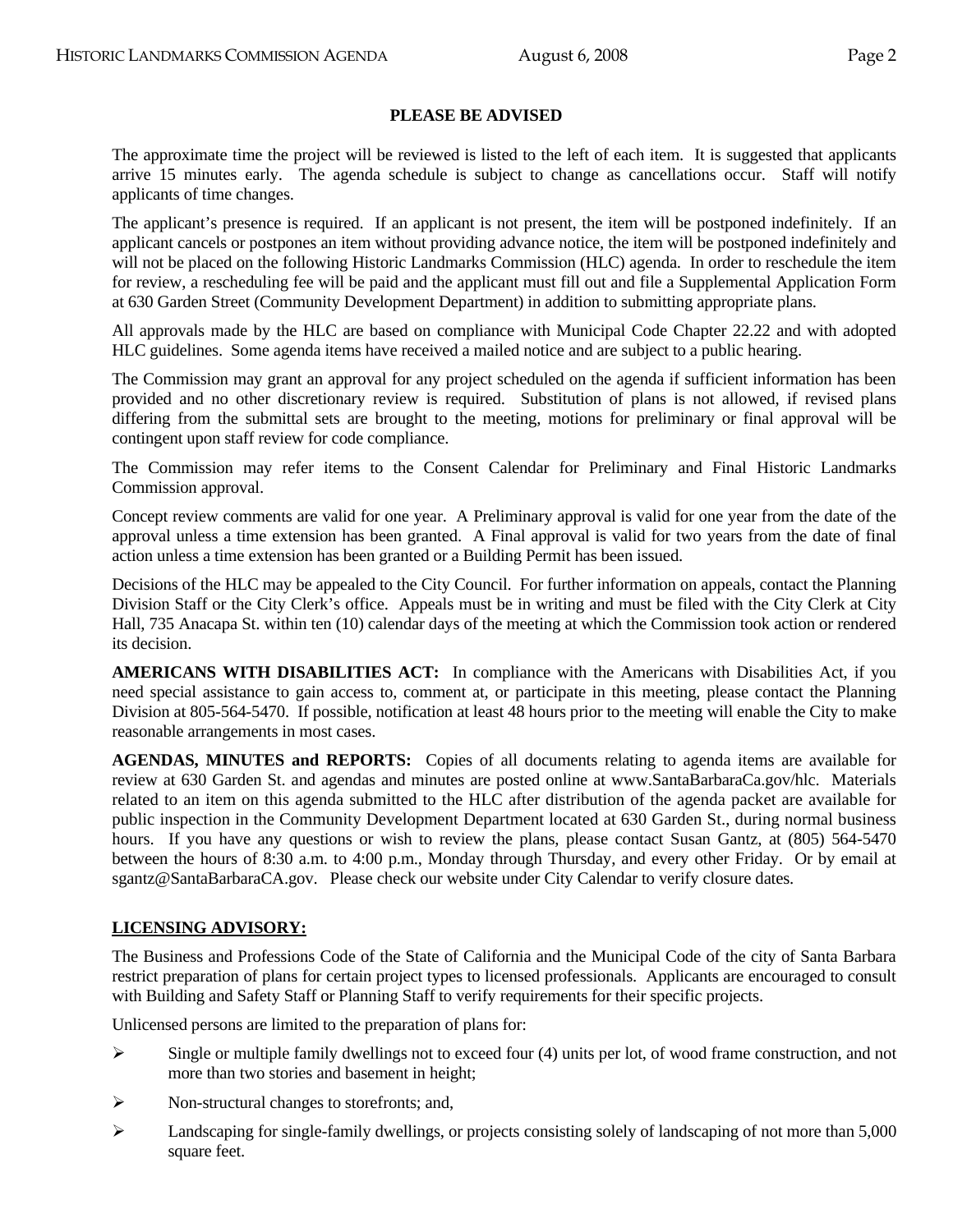## **NOTICE:**

- A. That on Friday, August 1, 2008, at 4:00 P.M., this Agenda was duly posted on the indoor and outdoor bulletin boards at the Community Development Department, 630 Garden Street, and online at www.SantaBarbaraCa.gov/hlc.
- B. This regular meeting of the Historic Landmarks Commission will be broadcast live on TV Channel 18 and rebroadcast in its entirety on Friday at 1:00 P.M. A live broadcast can also be seen via personal computer by going to www.santabarbaraca.gov/Government/Video and then clicking City TV-18 Live Broadcast. An archived video copy of this meeting will be viewable by Friday, August  $8<sup>th</sup>$ , on computers with high speed internet access by going to www.santabarbaraca.gov/hlc and then clicking Online Meetings.

## **SUBCOMMITTEE MEETING:**

There will be a Designations Subcommittee meeting at 10:00 a.m. on Wednesday, August 20, in the Community Development Director's Conference Room, on the second floor at 630 Garden Street.

## **GENERAL BUSINESS:**

A. Public Comment:

Any member of the public may address the Historic Landmarks Commission for up to two minutes on any subject within their jurisdiction that is not scheduled for a public discussion before the Board on that day. The total time for this item is ten minutes. (Public comment for items scheduled on today's agenda will be taken at the time the item is heard.)

- B. Approval of the minutes of the Historic Landmarks Commission meeting of July 23, 2008.
- C. Consent Calendar.
- D. Announcements, requests by applicants for continuances and withdrawals, future agenda items, and appeals.
- E. Subcommittee Reports.
- F. Possible Ordinance Violations.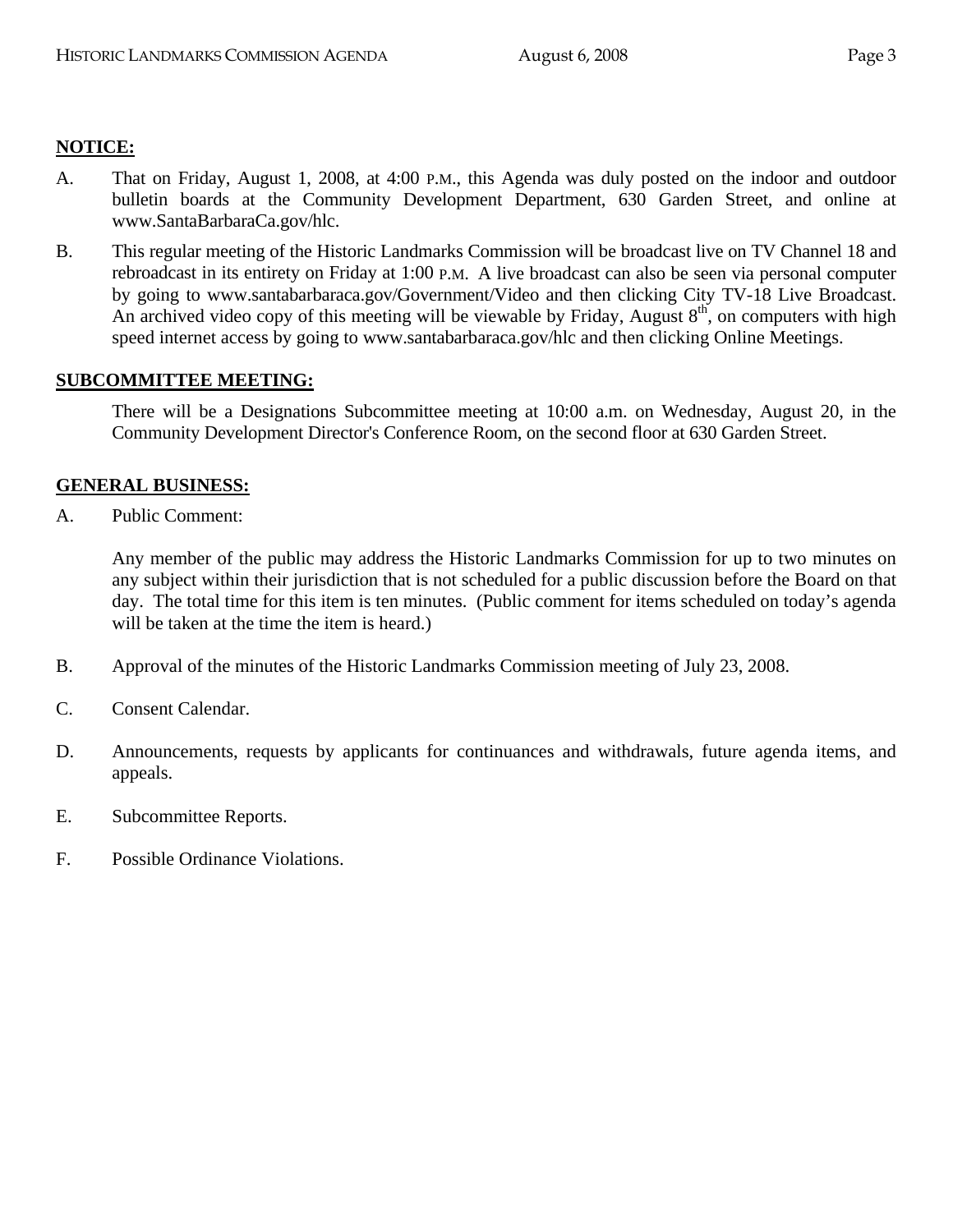# **HISTORIC STRUCTURES REPORT**

|  | 100 E CARRILLO ST - RECREATION CENTER | P-R Zone |
|--|---------------------------------------|----------|
|--|---------------------------------------|----------|

**(1:45)** Assessor's Parcel Number: 029-291-020 Application Number: MST2008-00064 Owner: City of Santa Barbara Architect: Kruger Bensen Ziemer Business Name: Carrillo Recreation Center

(This is a City Landmark: "Recreation Center and Gymnasium." Proposal for structural upgrades, accessibility improvements to meet ADA requirements, upgrading of mechanical, plumbing and electrical systems, and changes to existing windows and rear stairs.)

**(Review of a focused Historic Structures Letter Report prepared by Alexandra C. Cole, Preservation Planning Associates.)** 

# **CONCEPT REVIEW - CONTINUED**

2. 100 E CARRILLO ST - RECREATION CENTER P-R Zone **(1:50)** Assessor's Parcel Number: 029-291-020 Application Number: MST2008-00064 Owner: City of Santa Barbara Architect: Kruger Bensen Ziemer Business Name: Carrillo Recreation Center

(This is a City Landmark: "Recreation Center and Gymnasium." Proposal for structural upgrades, accessibility improvements to meet ADA requirements, upgrading of mechanical, plumbing and electrical systems, and changes to existing windows and rear stairs.)

**(Second Concept Review. Project requires Historic Resource Findings and Findings for Alterations to a City Landmark. Action may be taken if sufficient information is provided.)** 

# **CONCEPT REVIEW - NEW**

3. 1528 STATE ST C-2 Zone

**(2:10)** Assessor's Parcel Number: 027-232-012 Application Number: MST2008-00282 Owner: Camilla Chandler Frost Fund Agent: Sharon Spear Designer: Mark Morando Business Name: Divine Inspiration Gallery of Fine Art

(Proposal to permit the following as-built alterations on a 1,225 square foot commercial building: new exterior paint colors, new wrought iron railings and driveway gate, new paving material on the front porch, new landscaping, new rear entry door, new 128 square foot detached storage shed, new entry door hardware, and new light fixtures. Also proposed, but not yet installed, are six new window awnings in tan Sunbrella fabric. Awning signage to be reviewed by the Sign Committee under a separate application.)

# **(Action may be taken if sufficient information is provided.)**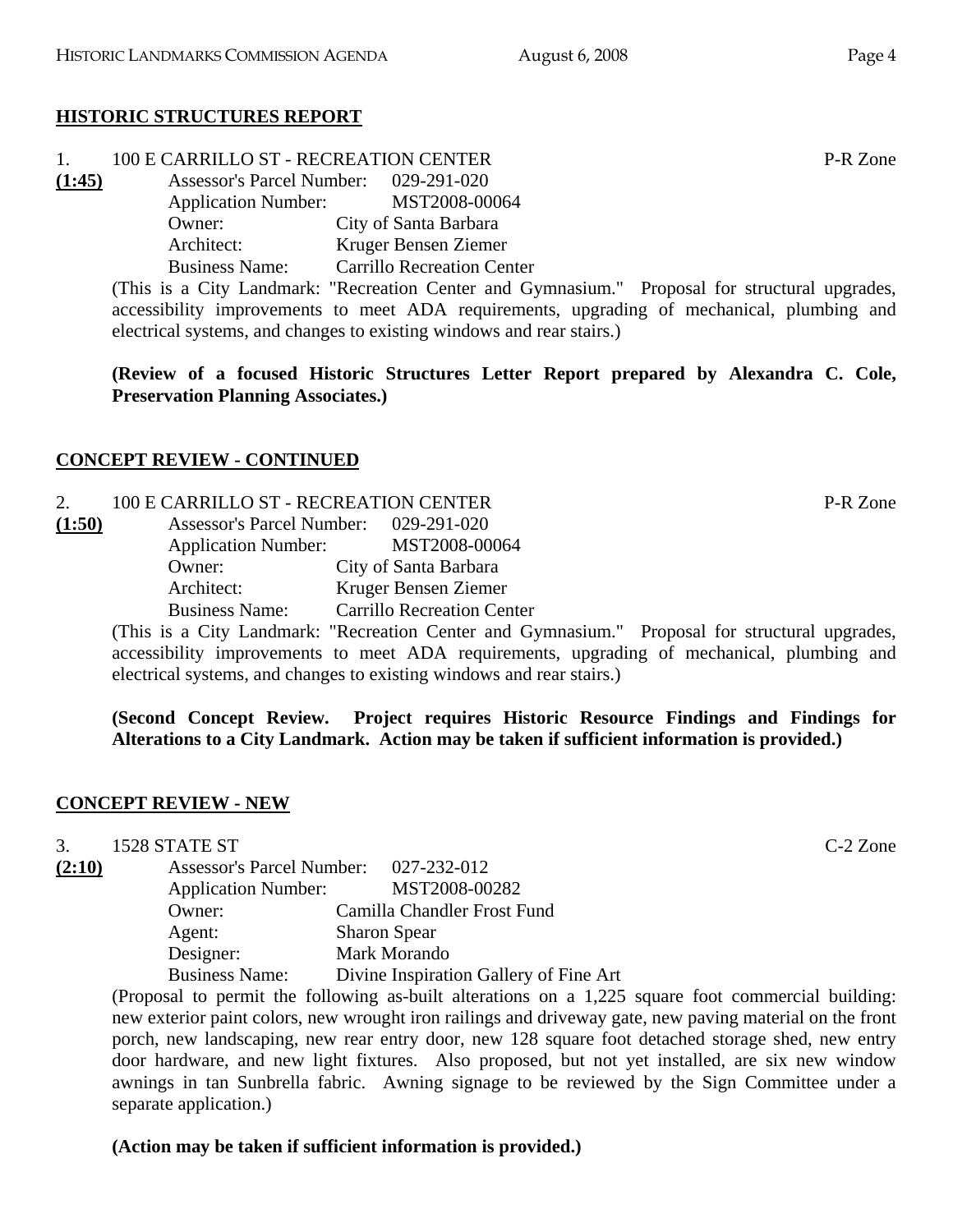## **REVIEW AFTER FINAL**

| 4.     | 631 GARDEN ST              |                                       | C-M Zone |
|--------|----------------------------|---------------------------------------|----------|
| (2:30) |                            | Assessor's Parcel Number: 031-152-028 |          |
|        | <b>Application Number:</b> | MST2007-00089                         |          |
|        | Owner:                     | City of Santa Barbara                 |          |
|        | Applicant:                 | Renee Brooke                          |          |
|        | Architect:                 | Paul Poirier                          |          |

(Proposal for the interior and exterior remodel of an existing 3,746 square foot building and an existing 1,443 square foot building including the following improvements: Provide ADA compliant restrooms for new community arts workshop use. Provide new overhead door with man door and transom window in three existing open bays. Install new doors and windows in other existing openings. Site improvements to include replacing existing gates and fencing with new brick walls and wrought iron gates, changes to the parking layout to accommodate future City Water Department facility improvements, partial replacement of existing landscaping and new additional landscaping, and minor grading to allow for ADA accessibility. No additional floor area will be added.)

#### **(Review After Final of gate designs and minor site wall revision.)**

#### **CONCEPT REVIEW - CONTINUED**

5. 901 E CABRILLO BLVD HRC-1/SD-3 Zone

| (2:45) | Assessor's Parcel Number: 017-313-018 |                       |
|--------|---------------------------------------|-----------------------|
|        | <b>Application Number:</b>            | MST2008-00313         |
|        | Owner:                                | <b>Richard Gunner</b> |
|        | Architect:                            | William La Voie       |
|        | Landscape Architect: Suding Design    |                       |
|        | <b>Business Name:</b>                 | Santa Barbara Inn     |

(Proposal for alterations to an existing four-story, 43,354 square foot hotel. The project will consist of the following: Change the exterior facade design, enlarge the main entry, remove and relocate two units, relocate existing bar and restaurant, relocate existing hotel rooms, replace existing swimming pool and spa, remove existing equipment shed and replace it with a new, below-ground vault, redesign the landscape and hardscape, remove the entry area drive and two curb cuts and replace with landscaping, install new sidewalk, curb and gutter on the Milpas Street side, and repave and landscape the parking area. The net increase in new floor area is 492 square feet; however there is a net decrease of 780 square feet of Measure E floor area. The project will result in a 43,191 square foot structure. Zoning modifications were granted on August 24, 2005 and will expire in 2009. The architectural design has been revised from the original project design which received Preliminary Approval under application MST2004-00052. Coastal Review is required.)

## **(Second Concept Review. Action may be taken if sufficient information is provided.)**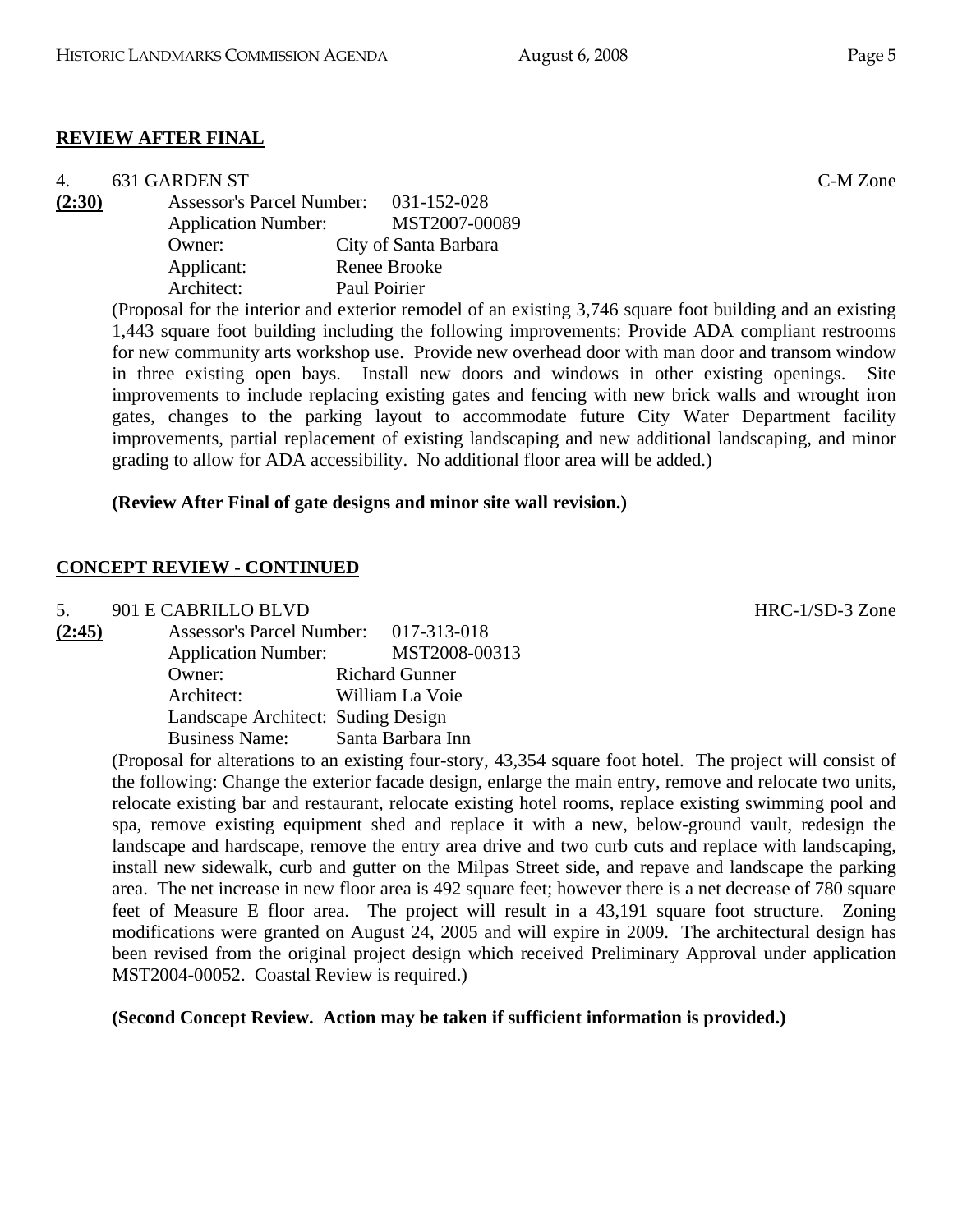# **CONCEPT REVIEW - CONTINUED**

| 6.                                                                                                    | <b>426 STATE STREET</b>                                   |                                                                                                         | C-M Zone |
|-------------------------------------------------------------------------------------------------------|-----------------------------------------------------------|---------------------------------------------------------------------------------------------------------|----------|
| (3:15)                                                                                                | Assessor's Parcel Number: 037-212-003                     |                                                                                                         |          |
|                                                                                                       | <b>Application Number:</b>                                | MST2008-00347                                                                                           |          |
|                                                                                                       | Owner:                                                    | Ray Mahboob                                                                                             |          |
|                                                                                                       | Architect:                                                | Henry Lenny                                                                                             |          |
| (Proposal to repave an existing 16,000 square foot parking lot with red brick and add new landscaping |                                                           |                                                                                                         |          |
|                                                                                                       |                                                           | features. The existing 28-space parking lot provides parking for the building at 424 State Street. This |          |
|                                                                                                       | proposal will reduce the number of parking spaces to 14.) |                                                                                                         |          |

**(Second Concept Review.)** 

## **CONCEPT REVIEW - CONTINUED**

7. 318 STATE ST C-M Zone

| (3:40) | <b>Assessor's Parcel Number:</b> | 037-254-020                       |
|--------|----------------------------------|-----------------------------------|
|        | <b>Application Number:</b>       | MST2005-00286                     |
|        | Owner:                           | Ken Felts/Howe Family Partnership |
|        | Owner:                           | 318 State Street Properties, LLC  |
|        | Applicant:                       | Alexandra Cole                    |
|        | Architect:                       | <b>Cearnal Andrulaitis</b>        |

(This is a Structure of Merit: "Seaside Oil Company Building and Showroom, aka Andalucía Building." Proposal for a three-story mixed-use development to include demolition of the existing 35,841 squarefoot warehouse, construction of 20,565 square feet of nonresidential use, and 34 new residential condominium units totaling 42,841 square feet. The front arcade and 4,523 square feet of commercial space along State Street would be preserved. Also proposed is a 41,454 square foot, 91-space basement parking garage (including 2 electric car parking spaces) and 12,634 cubic yards of excavation. Planning Commission approval is required for the Tentative Subdivision Map, a Modification for encroaching into the setback, and the Condominium Development.)

**(Third Concept Review. Project requires Environmental Assessment and Planning Commission approval.)**